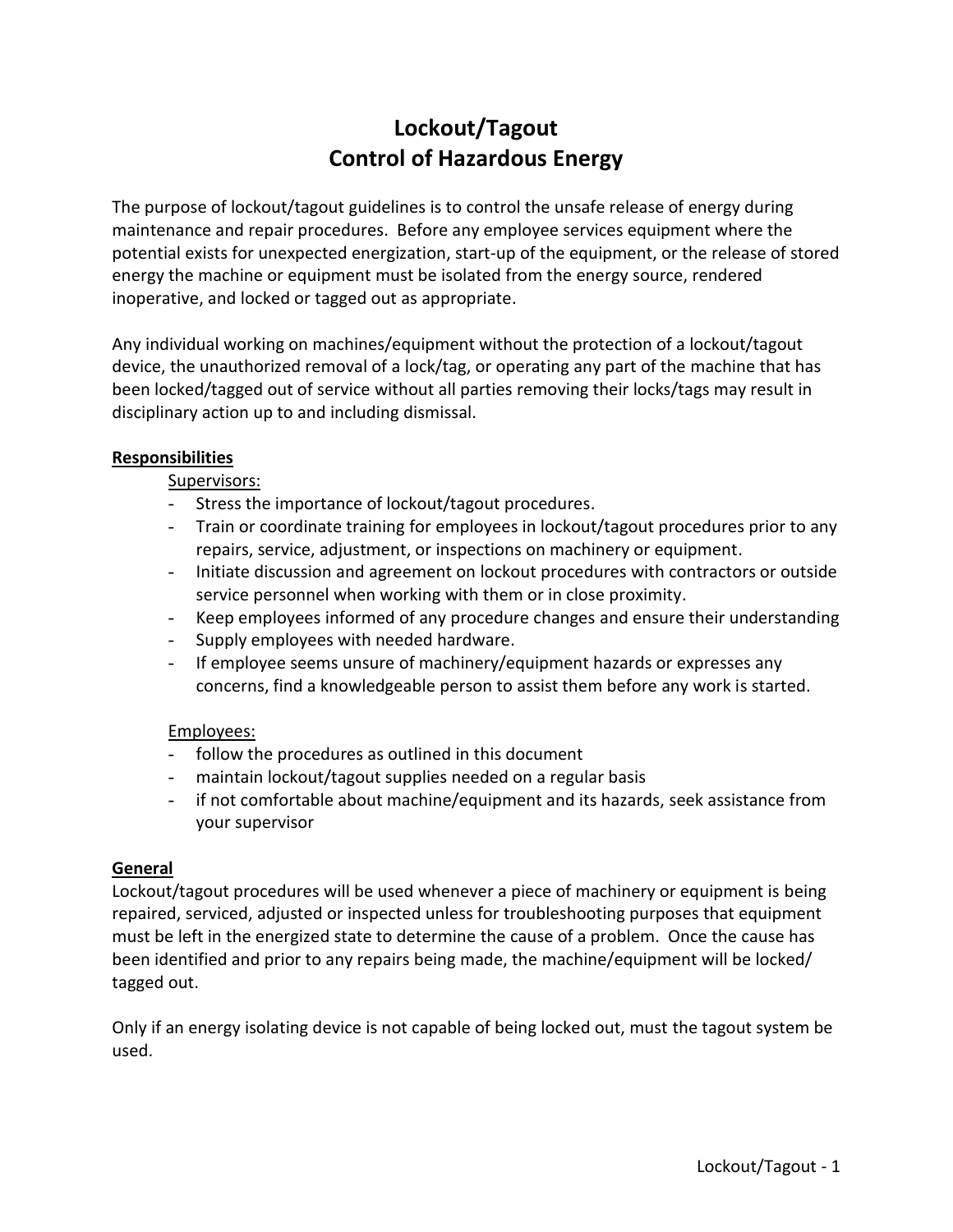Lockout/tagout hardware should be kept in a separate box in a convenient location (service truck, toolbox) for the individual using it. Extra devices and hardware should be kept in a common location designated by the supervisor along with other safety equipment. Locks must be physically different in appearance from other common lock types used in the area to designate them as lockout locks.

### **Procedures**

The following is a base-line procedure for all lockout/tagout operations. It is recommended to have a specific procedure developed for each machine/equipment in the work area.

- 1. Scene survey Identify all potential hazards associated with the job and locate which switches, valves, etc. need to be locked or tagged out. Be aware that electricity may not be the only source of energy. Other sources of energy may include things such as compressed air, hydraulic pressure, capacitors, or springs under pressure. If you do not have the appropriate tools/supplies or knowledge to do the job safely, do not attempt to do the job!
- 2. Notify all affected people of the lockout/tagout and the reason for it.
- 3. If the machine/equipment is operating, shut it down by normal stopping procedures.
- 4. Operate the switch, valve, or other energy isolating device so that the machine/ equipment is isolated from its source. Stored energy (such as springs, elevated machine parts, rotating flywheels, hydraulic systems, and air/gas/steam/water pressure) must be dissipated or restrained by methods such as repositioning, blocking, bleeding down, etc.
- 5. Lockout/tagout the energy isolating device with an assigned, individual lock or tag. The key must remain with the person who applied the lock. Because tags are essentially warning devices affixed to energy isolating devices and do not provide the physical restraint on those devices that is provided by a lock, use additional safety measures to provide a level of equivalent safety. This might include removing and isolating a circuit element, blocking a controlling switch, opening an extra disconnecting device, or removing a valve handle to reduce the potential for any inadvertent energization while the tags are attached.
- 6. Test
	- A. Operate the push button or other normal operating controls to make certain the machine/equipment will not operate.
		- CAUTION: Always return operating controls back to the neutral or off position.
	- B. For electrical work, verify the component and/or circuits in close proximity are de-energized using an appropriate electrical test device before start of work.
- 7. The machine/equipment is now locked/tagged out. Proceed with repairs/work.
- 8. When all repairs/work is completed, remove all tools from work area, reinstall any guards or covers, and be sure everybody is clear of machine/equipment.
- 9. Take locks/tags off and restore energy. Each lock/tag must be removed from the energy-isolating device by the employee who applied it.
- 10. Proceed with a normal start-up.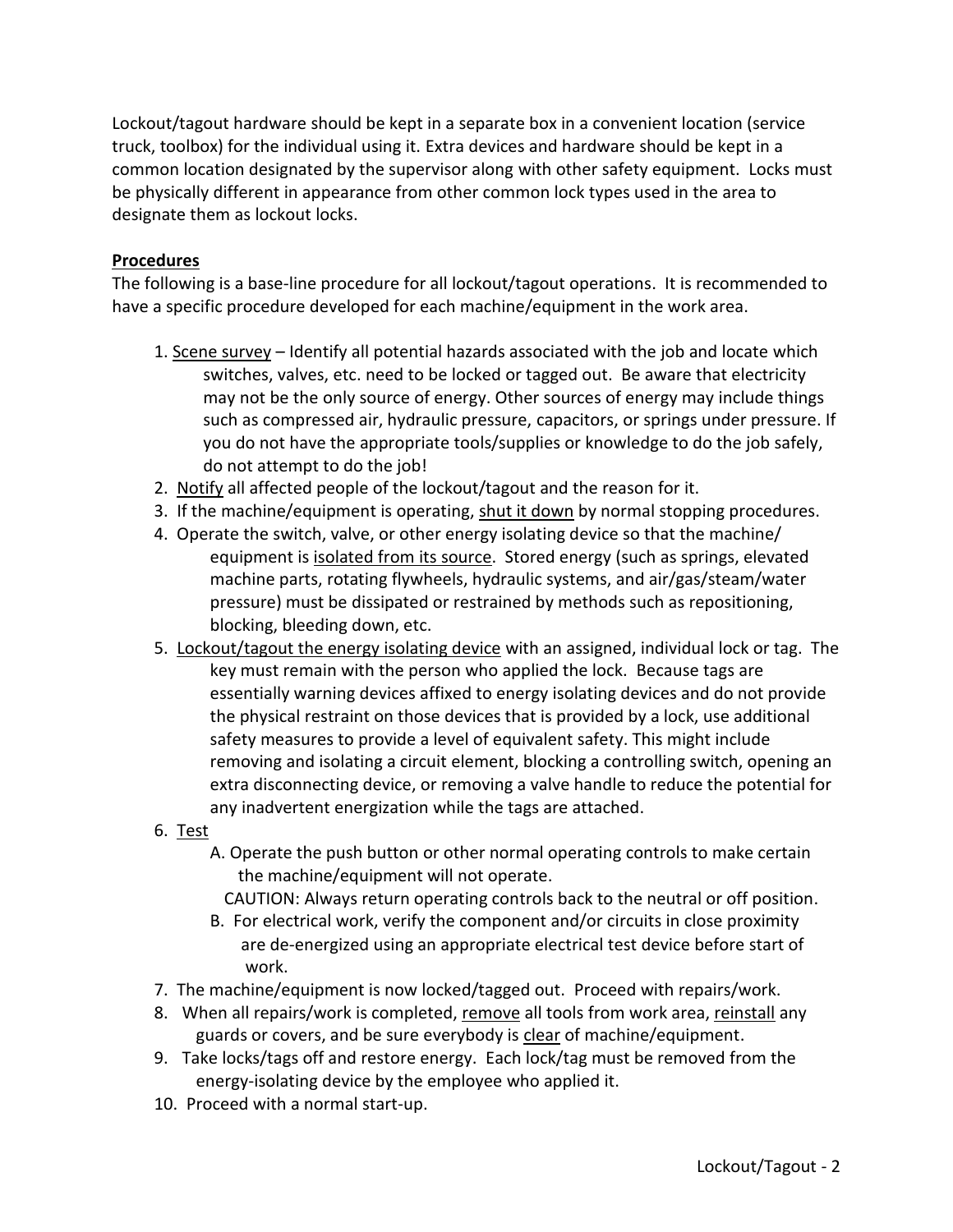## **Temporary Removal of Lockout/Tagout Devices**

In some circumstances, employees need to temporarily restore energy to a machine or piece of equipment during servicing or maintenance to test and /or reposition the machine or piece of equipment. Lockout or tagout devices may be removed temporarily in order to perform these tasks under the following procedures:

- 1. The machine or equipment must be cleared of tools and materials.
- 2. Employees must be removed from the machine or equipment area & clear of possible hazards.
- 3. All lockout or tagout devices may then be removed.
- 4. Authorized employees may then proceed to energize and test or position the equipment or machinery.
- 5. Following testing or positioning, all systems must be deenergized and energy control measures reapplied to continue the servicing and /or maintenance.

### **Who Can Remove a Lockout/Tagout Device**

A lockout/tagout device should only be removed by the person who applied it. Only in unusual circumstances and under the direction of the supervisor, may that device be removed by someone other than the applier. The following must be ensured:

- 1. Verify that the authorized employee who applied the device is not at the facility.
- 2. Make all reasonable efforts to contact the authorized employee to inform that his lockout/tagout device will be removed.
- 3. Ensure that the authorized employee knows that the lockout/tagout device has been removed before he resumes work.

# **Maintenance Requiring an Energy Source or Supply**

Where maintenance, service, adjustment, or inspection operations cannot be accomplished with the energy source disconnected, such operations may only be performed under the following conditions:

- \* The control panel or where the equipment may be activated must at all times be under the control of a qualified technician.
- \* All participants must be in clear view of the technician or in positive communication with each other.
- \* All participants must be beyond the reach of equipment elements which may move rapidly and present a hazard.

# **Group Lockout**

Each person working on the machine/equipment must have his lock in the group lockout hasp. This way no energy is restored until each individual has removed his lock and is therefore aware start-up is about to begin. Or, primary responsibility is vested in an authorized employee for a set number of employees working under the protection of this authorized employee's lock. This authorized employee must ensure continuity of protection for his assigned employees and not take the lock off until each individual on the job gives permission and #8 of the above Procedures is completed. NOTE: This option can not be used while working with contractor or outside service personnel.